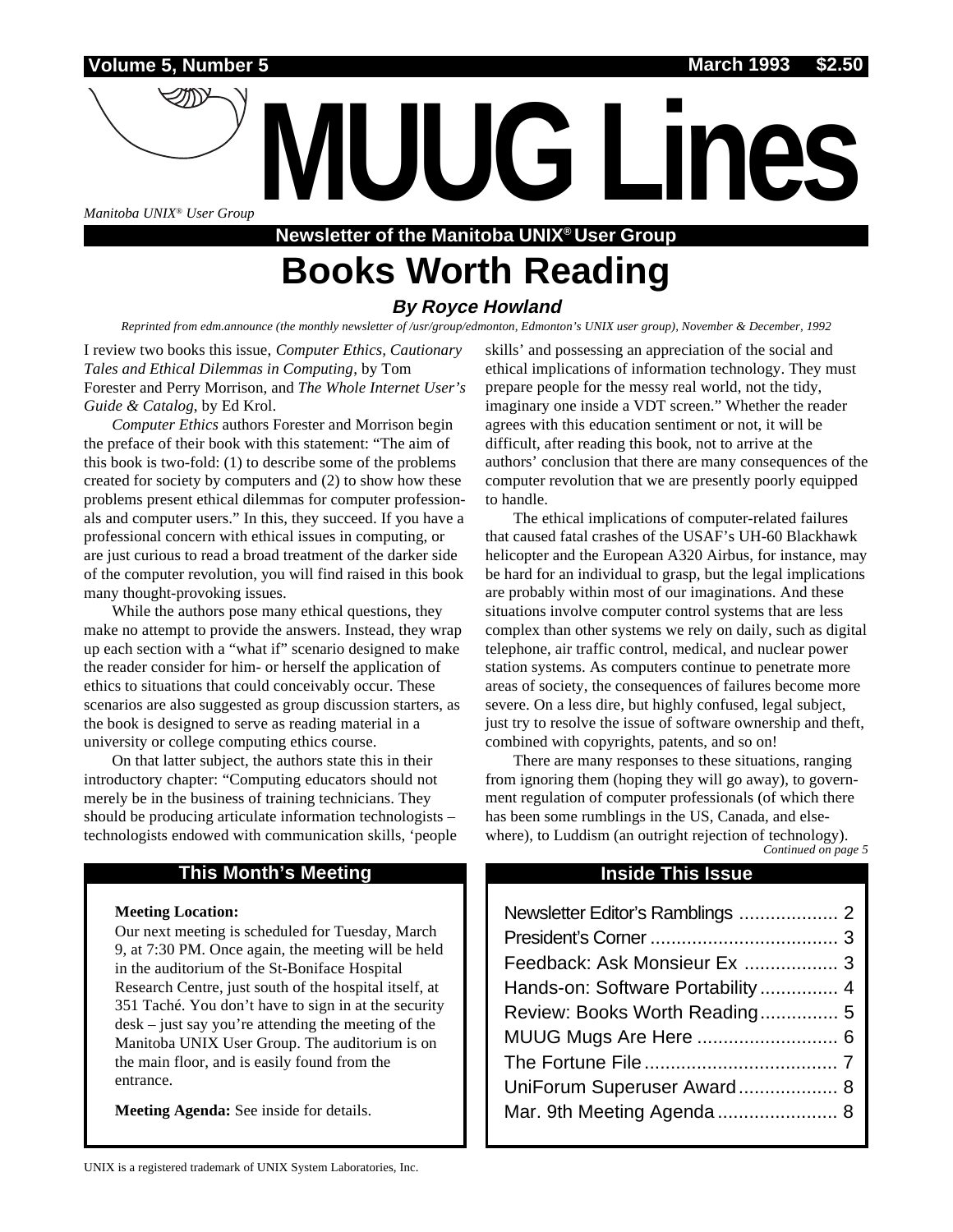#### **RAMBLINGS**

## **Coping With Change By Gilbert Detillieux**

Last month, I talked about the interesting times in which we live, and the problems of dealing with rapidly changing technology. Now more than ever, it is important for us to be able to cope with change.

This month, our diverse collection of articles seem to have one unifying theme – that of coping with change. Because this means different things to different people, the articles look at it from very different perspectives.

First off, in the article entitled *Books Worth Reading*, we look at two very different books – one dealing with computer ethics, and another dealing with the Internet. Part of coping with technological change is working out the ethical issues that arise. It is important for us, as users of technology, to consider these issues and be prepared to deal with them.

As our society becomes more information oriented, we also have to find effective ways of dealing with information, and this usually means better communication. The Internet is rapidly becoming one of the most important tools to improve communication, not only for research, but for

| President:                  | Susan Zuk           | $(W)$ 788-7312 |
|-----------------------------|---------------------|----------------|
| Vice-President:             | Bary Finch          | (W) 934-2723   |
| Treasurer:                  | Rick Horocholyn     | $(W)$ 474-4533 |
| Secretary:                  | Roland Schneider    | 1-482-5173     |
| Membership Sec.:            | Richard Kwiatkowski | 589-4857       |
| Mailing List:               | Roland Schneider    | 1-482-5173     |
| <b>Meeting Coordinator:</b> | Paul Hope           | $(W)$ 237-2361 |
| Newsletter editor:          | Gilbert Detillieux  | 489-7016       |
| <b>Publicity Director</b>   | Gilles Detillieux   | 489-7016       |
| Information:                | Susan Zuk           | $(W)$ 788-7312 |
|                             |                     | (FAX) 788-7450 |
| (or)                        | Gilbert Detillieux  | $(H)$ 489-7016 |
|                             |                     | (FAX) 269-9178 |

**Manitoba UNIX User Group P.O. Box 130 Saint-Boniface, Manitoba R2H 3B4**

> **Internet E-mail: editor@muug.mb.ca**

anyone who can make use of it. As well as being a tool for inter-personal communication, the Internet allows access to a wealth of information on just about any topic – you just have to know where to find it.

Coping with change also means designing systems that will survive the change. *Writing Software for Portability* addresses some of the issues programmers face in trying to design such systems.

Finally, even our Fortune File column deals with the subject of coping with change in its own tongue-in-cheek way – bemoaning the hardships endured by those who are forced by their vendor into migrating to a drastically altered operating system. While this may not be a very productive attitude toward coping with change, sometimes it helps to laugh about it.

One of the big benefits of the rapid change in the industry is the amount of computing power users can now afford. With a low cost 486-based PC, and a system like Linux (which will be featured at this month's meeting), the investment is smaller than ever.  $\mathscr I$ 

#### **The 1992-1993 Executive Copyright Policy and Disclaimer**

This newsletter is ©opyrighted by the Manitoba UNIX User Group. Articles may be reprinted without permission, for non-profit use, as long as the article is reprinted in its entirety and both the original author and the Manitoba UNIX User Group are given credit.

The Manitoba UNIX User Group, the editor, and contributors of this newsletter do not assume any liability for any damages that may occur as a result of information published in this newsletter.

#### **Our Address Community Community Community Community Community Community Community Community Community Community**

The Manitoba UNIX User Group meets at 7:30 PM the second Tuesday of every month, except July and August. Meeting locations vary. The newsletter is mailed to all paid-up members one week prior to the meeting. Membership dues are \$25 annually and are due as indicated by the renewal date on your newsletter's mailing label. Membership dues are accepted by mail, or at any meeting.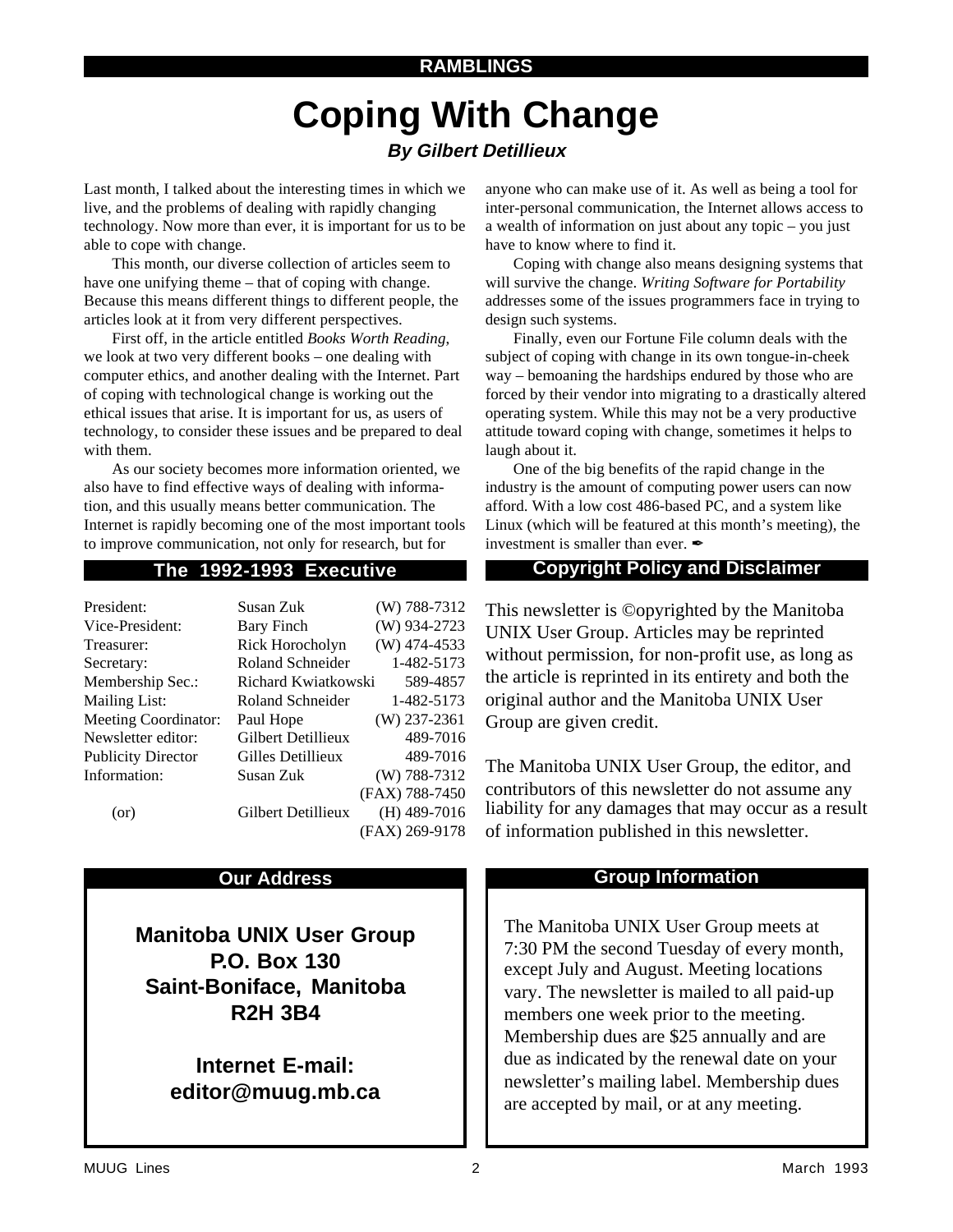# **The Calm Before the Storm?**

#### **By Susan Zuk, President**

This is really strange, the UNIX group has not had a very hectic February. We have ongoing projects but there has not been any panic situations. What a nice change.

At the present time, we are preparing for the ELSY Group's Computer Expo '93. This event is sponsored by the Muddy Waters Computer Society and will be a larger event than the computer show held last May. It is two days in length, May 8th and 9th, and should be just as successful as last year's. We will be staffing a booth on these two days and will be asking for volunteers to give us a hand. Please mark these dates in your calendar and let us know if you are available to work at the MUUG booth and help promote MUUG to the Winnipeg community.

In continuing with the theme of promoting the group, we have placed an order for MUUG mugs. These mugs have our logo on one side and the caption "Wake up and smell the coffee, UNIX is here to stay" on the opposite side. We are selling these cups to members at our cost and will have some available at our next meeting. The cost for these mugs will be between 2 and 4 dollars. Did the caption have anything to do with BYTE Magazine's article about Windows NT? Of course not? Why would we be bothered about a article titled "Is UNIX Dead?"

In last month's newsletter, there was a request for nominations for UniForum's Canada's Open Systems Superuser Award. The final date for nominations was March 10. This date was incorrect and should have been May 10. Please read the article later in this issue and let me know if you have a person (or persons) that could be Canada's Superuser. What a great way to promote our Manitoba talent.

In April, CIPS is holding their Annual Spring Seminar. This seminar is called *Networks – Now and in the Future*. The topics are varied and discussions will be on types of WANs and LANs being used today and what will be available in the future, networking software (networking, work group, work flow), the various standards appearing (both hardware and software) and how to smoothly implement a network strategy in your organization. If you are interested in this seminar please call me for details.

In the upcoming months, we have quite an interesting selection of speakers. This month, Greg Moeller will be speaking on LINUX. This is a UNIX variant for PC's. In April, we will hear about Windows NT, and the May topic will be Sybase. We would like to bring a special speaker in to Winnipeg for the September meeting. If you have any suggestions please e-mail them or call Paul Hope.

I would just like to take this opportunity to thank Michael Doob for his presentation last month on TeX. Everyone is so busy these days and we really appreciate when members can give us some of their precious time. Michael discussed and displayed one of the tools that can be used to produce documents in the UNIX environment. Thank you Michael for a very interesting talk.

I look forward to seeing you at the nest meeting, on March 9th.

## **FEEDBACK Ask Monsieur Ex**

*A column in which our resident UNIX expert answers questions submitted by members, or discussed at round table sessions.*

### **By Gilbert Detillieux**

#### **Dear Monsieur Ex,**

After watching the TeX demo at the last MUUG meeting, I am curious how I can convert TeX files, that I have gathered over the Internet, into PostScript format so they can be printed on the Mac printers at work.

Are there any such TeX-to-PostScript apps lurking on MONA somewhere? Is there any share- or free-ware that I can use at work for this purpose?

Thanks. Kirk J. Russell Programmer Analyst Iris Systems Inc.

#### **Dear Kirk,**

*En fait*, such software is being set up by the same TeX guru who spoke at last month's meeting. I can't say when it will all be set up, but it is in the works. The software is

indeed free, and Michael Doob pointed out at the meeting, and is available from various sources. I believe you can get it by anonymous FTP, but I don't know from which sites. Of course, the source will soon be available on MONA.

If you have a TeX (or LaTeX) file to print, you'll first need the "tex" command itself (or "latex") to generate a DVI file. You'll then need a DVI to PS converter – "dvips" is one of the better ones, and you'll need the required font files, either as PK format bitmaps, or as MetaFont source.

I can't get into all the details in this short space; look for an announcement on-line at some future date.

*Monsieur Ex, a mysterious Frenchman who claims to be an old editor and an expert in UNIX, will return again next time he's asked questions, so don't forget to write in, kids! Gilbert Detillieux, a French-Canadian of non-mysterious origins, is mysteriously still the MUUG newsletter editor.*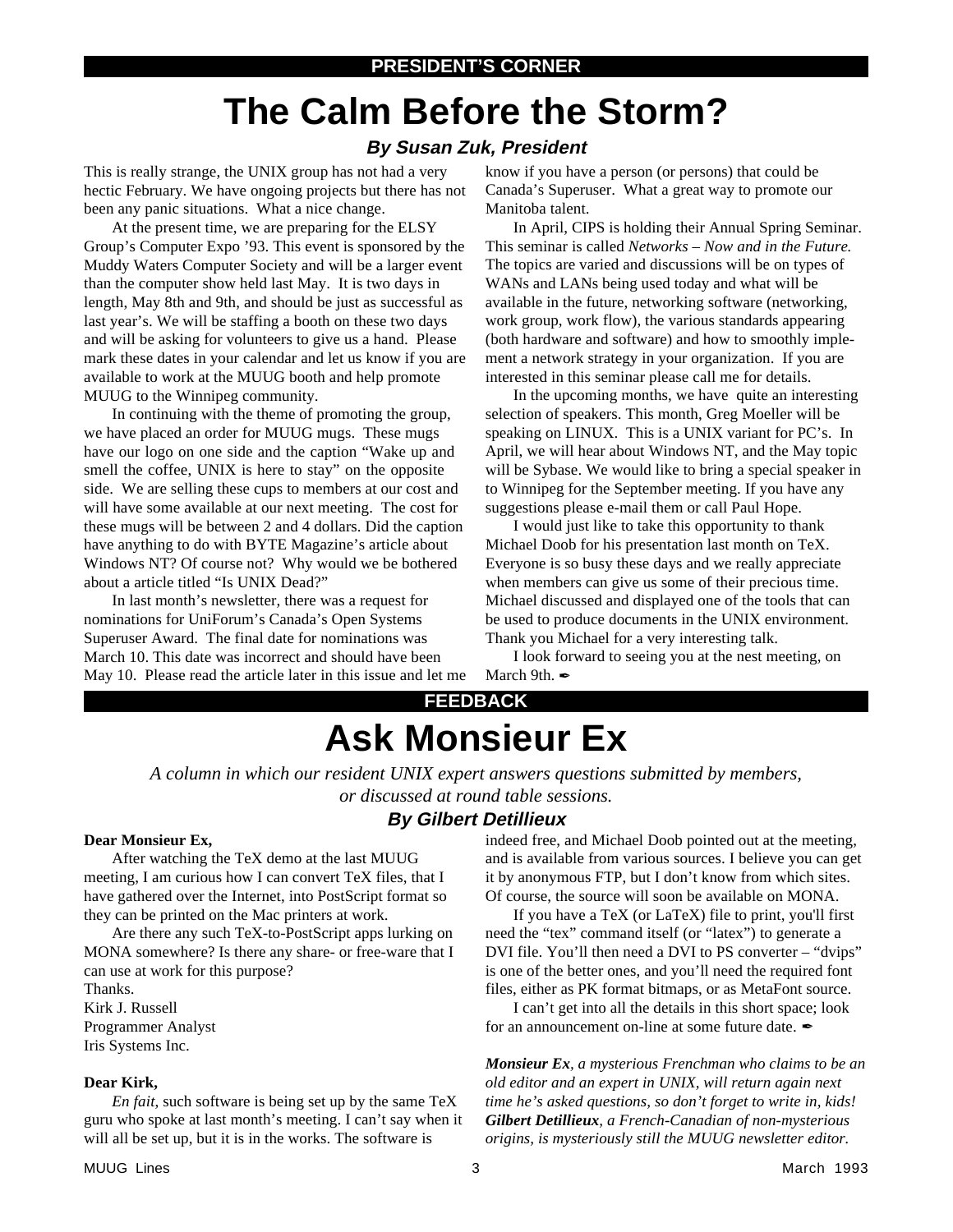#### **HANDS-ON**

# **Writing Software for Portability, Part 1**

### **By Gilbert Detillieux, Info West Inc.**

As the computer industry continues to evolve at an ever increasing pace, old systems and their software are becoming obsolete more quickly. The move to open systems technology and decreasing hardware costs make it feasible to throw out old hardware and entirely replace it every few years. But, what about our investment in software? The cost to produce and maintain it is increasing, and the complexity of the software is also increasing. To avoid having our software become obsolete too quickly, we have to design it so it will survive the transition to new systems. We must make it portable.

What does software portability mean? First, software must be machine independent, so it can easily move to different hardware architectures and systems of different scales, from micros to mainframes. It also should be operating system independent, as much as possible, since this also will change with time and with hardware changes. Software also should be designed to be independent of the environment in which it runs – user interfaces and interfaces to other programs it interacts with can change. It should also be independent of language and country specific features, if it will be used internationally. Finally, it should have version independence – it should survive changes in hardware, operating system, and programming language version changes, as well as changes in its own code.

The selection of the right programming language is important. A high level language is essential to assure machine independence, but it's important that this language follows industry standards, such as those set by ANSI and the ISO. Also, pick a language that will fit into corporate standards and coding practise, and that will be available on all your target systems. Avoid non-portable features, such as a particular compiler's language extensions, or illdefined or implementation dependent features in a language. The last thing you want is to rely on a side-effect of an operator or other non-standard feature that will break when compiled on another system. Also avoid standards or language features that are too new, since these aren't yet widely supported or may change in future standards. A good choice for UNIX systems is ANSI C, but there might be other choices that are reasonable for your situation.

Regardless of language, structure and modularity are important. Use a top-down design consisting of small independent code modules. If your language supports them, use header files for public declarations of module interfaces. Use these headers in modules that will need these interfaces, as well as in the module that defines them – this ensures consistency in the declarations. Header files should not result in storage allocation or code generation – i.e. they should only declare variable and functions, not define them. If the system has standard headers for declaring library routines and system calls, use them -don't make assumptions about these by declaring them yourself.

With a well structured program, only a few low-level modules will be machine dependent or system dependent – the higher level code should all be portable. These lowlevel modules, on the other hand, should be general enough to be reusable in any application. There should be a clear line between the high-level, application specific but portable code, and the low-level, application independent but machine specific code. System calls, and other nonportable constructs, should only occur in the low-level modules. You might have to create stubs to handle missing features on a particular system – these should either fake the missing feature or return an error to the higher level modules to say this feature isn't supported.



You also might need optional modules, that will be linked in only if certain system-specific features will be required. This might be the case for interfaces to other programs, such as mailers or spoolers, for example. You can design plug-in replacements that will be selected based on the system configuration (such as a mailer interface to either SMTP or UUCP, or a spooler interface to either LP or LPR).

If your language supports conditional compilation constructs, you can use these to further isolate machine dependencies within modules. That way, one source module can support several systems, by simply selecting the right parts to compile. (If your language doesn't support conditional compilation, but you're developing on UNIX, consider using the C preprocessor or M4 on your source files to get that capability.) As much as possible, use predefined constants and macros as switches to control compilation of system specific features. (The C preprocessor usually defines a few symbols for the target operating system and architecture, such as "unix" and "sparc".) If required, you can define your own constants and macros, either as compilation switches, or to define system specific quantities. Make all such definitions easy to find and change – don't bury them all over the place, but rather put them in a configuration header file, so they are localized and editing for a new configuration is kept to a minimum.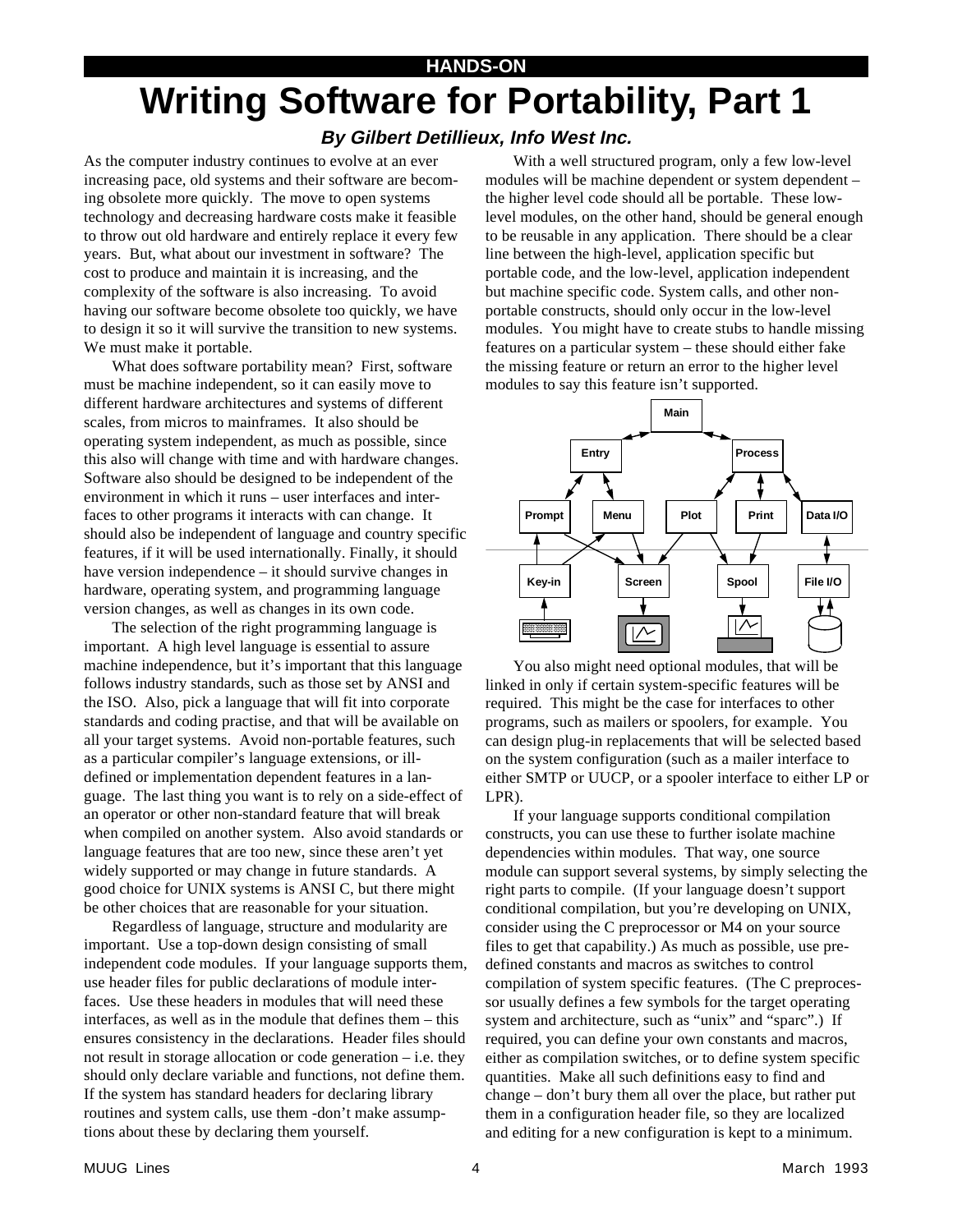#### **HANDS-ON**

(This not only saves time, but reduces the chances of introducing errors in the code.)

Finally, use the "make" command and a Makefile, if your systems support it. This makes it easy to control the compilation, and eases configuration and installation. Configuration options, constants, and macros can all be defined in the Makefile – this isolates them from the code, and allows flexibility in customizing the code without making any changes to the modules themselves. If you want to get fancy, you could even have a program or script that builds a Makefile tailored to a particular configuration, based on the system and user selected option. (Most X11 Window software now includes an Imakefile, a system independent Makefile, which can be run through a program that will produce a custom Makefile for your site.)

So far, we've only looked at program structure and modularity. Even more important to assure portability is the way we use data structures and data types, in memory and in data files. We'll look at that next time.

```
% cat Imakefile
# Imakefile for xcoloredit
        INCLUDES = -I$(TOP)
         DEPLIBS = XawClientDepLibs
LOCAL_LIBRARIES = XawClientLibs
            SRCS = xcoloredit.c color.c utilities.c
            OBJS = xcoloredit.o color.o utilities.o
ComplexProgramTarget(xcoloredit)
% xmkmf
mv Makefile Makefile.bak
imake -DUseInstalled -I/usr/lib/X11/config
% make
cc -O -I. -DXAW_BC -c xcoloredit.c
cc -O -I. -DXAW_BC -c color.c
cc -O -I. -DXAW_BC -c utilities.c
```
**cc -o xcoloredit xcoloredit.o color.o utilities.o -lXaw -lXmu -lXt -lXext -lX11 %** *A sample Imakefile for an X11 client program. The file uses abstract symbol names for the various directories and libraries, and for the actions to be performed. A site specific*

*Makefile can then be generated, containing specific path names, commands, and options appropriate for the site.*

### **REVIEW Books Worth Reading**

**rm -f xcoloredit**

#### *Continued from page 1*

The reasonable starting point to the solution, whatever it (or they) may be, however, is to have the people involved inform themselves and others of the issues, and begin discussing them. *Computer Ethics* is a step in that direction. It's also a good read for people who like disaster stories. :-)

The book has 181 pages of text in 8 chapters and one appendix, and covers an introduction to ethical dilemmas, computer crime, software theft, hacking and viruses, computer unreliability, invasion of privacy, AI and expert systems, computerizing the workplace, and autonomous systems (systems that require no human intervention; a case study is the proposed US Strategic Defence Initiative system – "Star Wars"). References follow each section; there are some 270 pointers to further reading in other books and periodicals, for the ambitious. The book is published by the MIT Press in 1990. I got my copy at Edmonton Computer Books at a cost of \$16. (That's cheap!)

#### **The Whole Internet User's Guide & Catalog**

One of the most sought after and talked about, but perhaps least fully understood and utilized, computing resources must be the Internet, and the services available through it. I have heard a number of likely and unlikely people talking about "Internet access," with differing degrees of knowing What It's All About. Naturally, I thought I had a pretty good handle on the important stuff. However, after reading a copy of a recent O'Reilly & Associates book, *The Whole Internet User's Guide & Catalog*, by Ed Krol, I began to see the error of my ways. As usual, the more one knows, the more one knows how little one knows.

The Internet itself is a computer network spanning the globe. More properly, it is a network of networks that

communicate using the Internet Protocol (IP) network standard. The communication technology involved in the Internet is enough to keep network gurus talking for a long time, but what most of us are more interested in are the resources and services made available on the Internet. In *The Whole Internet*, Krol covers basic network functions like remote login and file transfer, and then launches into the more commonly used "applications" such as electronic mail, network news, and user and file directory services (e.g. *whois* and *archie*, respectively). The real meat of the subject begins to appear, however, as Krol dives into decreasingly familiar resource searching tools: *gopher*, Wide Area Information Servers (WAIS) and the World Wide Web (WWW). These application topics are not dealt with at all in Krol's *The Hitchhikers Guide to the Internet*, a document he wrote in the late 1980's that still floats around the Internet. Indeed, because these tools are new and still under development (some, like WWW, might even be called experimental), Krol can't address them definitively in the book, either.

However, this latter subject matter is, to me, the really exciting part. The amount of resources and services spanning the Internet is tremendous, but making effective use of it before tools like *gopher*, WAIS and WWW, Krol likens to searching for something in a library by lining up all its resources in a row and starting to search them one at a time, from end to end. In fact, I think such a search might even be easier than dealing with the Internet, since in the library you at least would have direct physical access to all the material you're searching, and you'd know the nature and magnitude of it. By comparison, the Internet is probably comprised of much that you don't know about at all, some of which may need to be accessed in ways that you're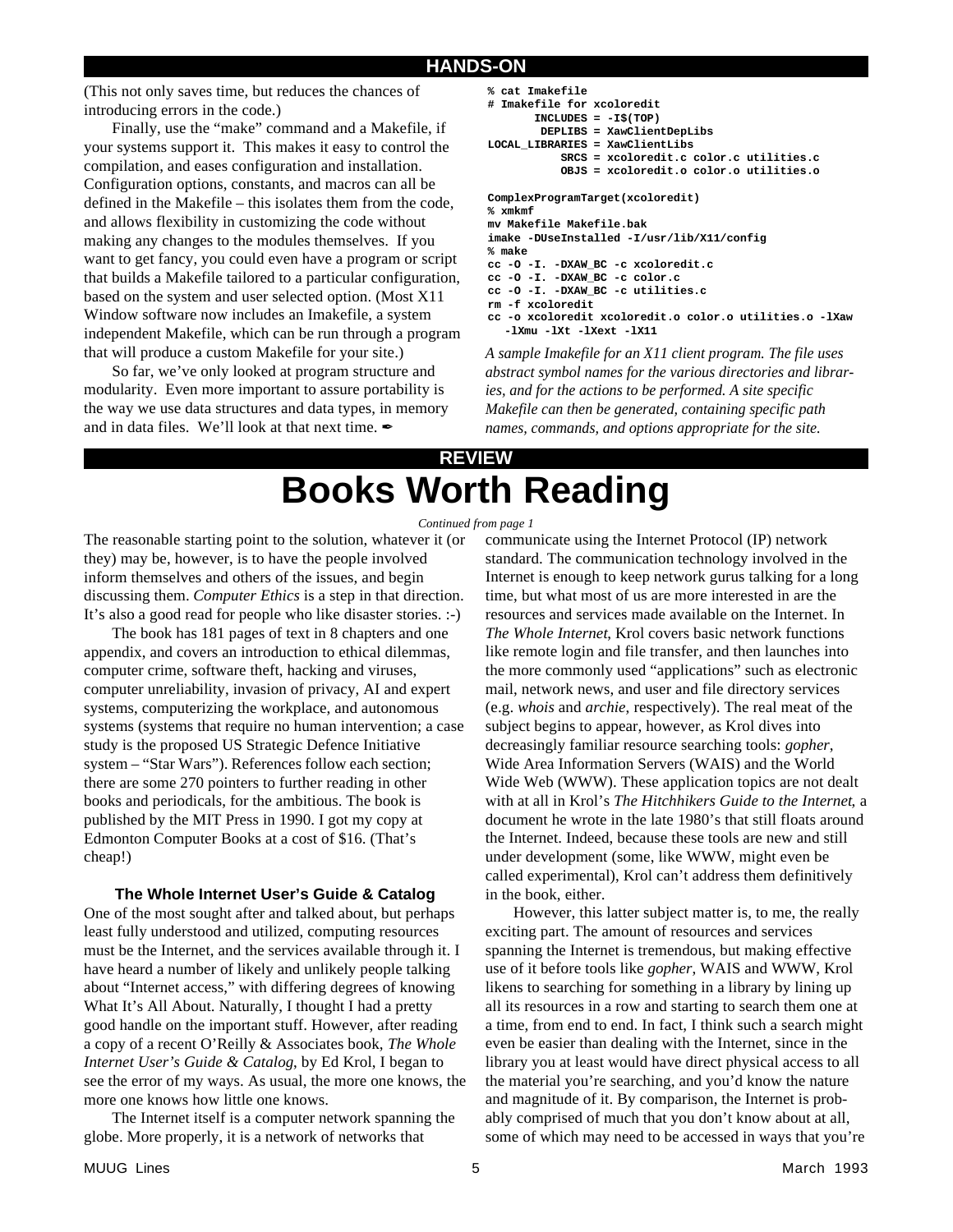#### **REVIEW**

unfamiliar with or unable to use without acquiring specific access or software.

The basic tools like mail, *whois* and *archie* were only a beginning, since they limit your access to only certain types of information, and have totally different interfaces. Mail is for talking to humans; *whois* is for finding mail addresses given user names, so you can talk to humans (but only from a specific subset of address directories that use the *whois* standard; there are others, for example the X.500 directory service); and *archie* is for searching file location databases (sometimes not very up to date), given a file name or specific key word, so you can then use *ftp* or some other means to get the files to your system, if you can.

By contrast, newer applications like *gopher*, WAIS and WWW try to provide a single interface to a number of differing services that in turn offer access to different kinds of resources, without regard to where or what those resources are. They may also offer additional features of their own. For instance, the main purpose of WAIS is to allow people to search through indexed information (which could be text, graphics, whatever) for a set of words. All sources that contain those words are given a normalized score to represent how well WAIS thinks they match, and the top few sources are shown to you, regardless of where they reside! You can save the documents to your system, and the search criteria for future use. You can also use "relevance feedback" to use the results of a search to further tailor or refine the search.

WWW is an even newer Internet service designed to use hypertext concepts to link potentially any type of information across the entire Internet to any other type of information. Like WAIS, which incorporates previous services by allowing indexes to be created from whois and archie directories, and gopher, which provides access to WAIS index services, WWW can also access WAIS databases and sources created from other services.

Unlike the other services, Web "documents" can contain many links to other "documents" across the Internet, and you can easily move across the links to see what's there, place markers to return to certain points, save documents to your system, etc. The Web doesn't currently have many true hypertext documents in place, created just for it. Most of the sources it can access were WAIS databases at the time the book was published. The reason for this is that the tools to create WWW hypertext documents are not widespread. At the time of publication, Krol states that only the NeXT possessed a hypertext editor for use with the Web, with one for an X Window package to follow soon. Despite the relative shortage of tools and custom resources available to these new Internet services, it nevertheless seems that this is the right direction for development to be taking.

In addition to what I've described so far, Krol also goes into some of the history of the Internet, and other topics like getting connected through a service provider, dealing with problems, and acceptable uses (remember, this is a network of networks, each of which may have its own mandate and requirements of its users). There is also the *Catalog* portion of the book, a listing of many diverse resources compiled by Krol using the tools and techniques he describes.

Rather than read my comments any further, if you are at all interested in the Internet, either because you have or wish to have access to it (perhaps in a more complete and effective manner), get a copy of *The Whole Internet User's Guide & Catalog*. It contains around 354 pages of text, and is definitely targeted at an audience that wants to use the resources of the Internet, not talk about network bits and bytes. It is fairly light reading, and contains a few sprinkled references to Buckaroo Banzai, which clinched my vote. :-) The book should be available anywhere that carries the O'Reilly series. I got my copy at Edmonton Computer Books for about \$35.  $\blacktriangleright$ 

### **Announcement MUUG Mugs Are Here**

The Manitoba UNIX User Group has ordered two hundred custom designed coffee mugs, which bear the group's name and logo on one side. These mugs will be used as thank-you gifts for group members and other local speakers who give presentations at our meetings. They will also be used as promotional items at computer shows such as the upcoming MWCS Computer Show in April. In addition to that, we will be offering them to MUUG members

and friends at cost, as was mentioned at the last meeting. Cost will be around \$3 per mug. Many people at the last meeting indicated an interest in buying these mugs. If you missed the last meeting, don't worry – it's not too late to get a mug for yourself. We will have a quantity of them on hand at the March meeting.

So there's another good reason to come on out to the meeting!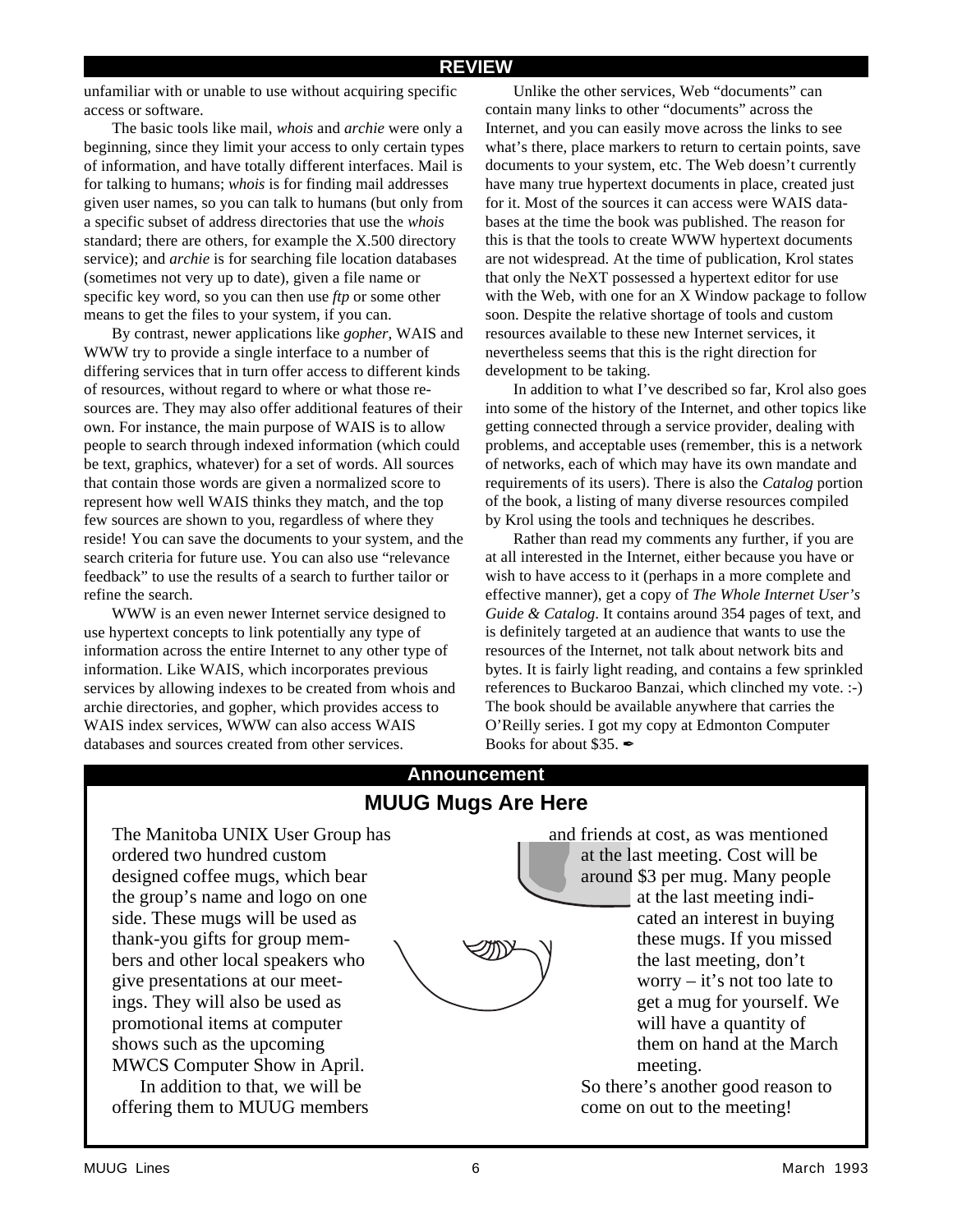## **THE FORTUNE FILE The Day SunOS Died**

#### **Lyrics by N. R. "Norm" Lunde. Apologies to Don McLean. Submitted by Andrew Chan**

*Originally posted to rec.humor.funny*

Remember when those guys out West With their longish hair and paisley vests Were starting up, straight out of UCB? They used those Motorola chips Which at the time were really hip And looked upon the world through VME. Their first attempt ran like a pig But it was the start of something big; They called the next one the Sun-2 And though they only sold a few It soon gave birth unto the new Sun-3 which was their pride And now they're singing

> "Bye, bye, SunOS 4.1.3! ATT System V has replaced BSD. You can cling to the standards of the industry But only if you pay the right fee — Only if you pay the right fee . . ."

The hardware wasn't all they sold. Their Berkeley port was solid gold And interfaced with System V, no less! They implemented all the stuff That Berkeley thought would be enough Then added RPC and NFS. It was a lot of code to cram Into just four megs of RAM. The later revs were really cool With added values like SunTools But then they took us all for fools By peddling Solaris . . . And they were singing,

> "Bye, bye, SunOS 4.1.3! ATT System V has replaced BSD. You can cling to the standards of the industry But only if you pay the right fee — Only if you pay the right fee . . ."

They took a RISC and kindled SPARC. The difference was like light and dark. The Sun-4s were the fastest and the best. The user base was having fun Installing SunOS 4.1 But what was coming no one could have guessed. The installed base was sound And software did abound. While all the hackers laughed and played Already plans were being made

To make the dubious "upgrade" To Sun's new Solaris . . . And Sun was singing,

> "Bye, bye, SunOS 4.1.3! ATT System V has replaced BSD. You can cling to the standards of the industry But only if you pay the right fee — Only if you pay the right fee . . ."

The cartridge tapes were first to go — The CD-ROM's a must, you know And floppy drives will soon go out the door. I tried to call and ask them why But they took away my TTY And left my modem lying on the floor. While they were on a roll They moved the damned Control. The Ethernet's now twisted pair Which no one uses anywhere. ISDN is still more rare — The bandwidth's even less! But still they're singing

> "Bye, bye, SunOS 4.1.3! ATT System V has replaced BSD. You can cling to the standards of the industry But only if you pay the right fee — Only if you pay the right fee . . ."

But worst of all is what they've done To software that we used to run Like dbx and even /bin/cc. Compilers now have license locks Wrapped up in OpenWindows crocks — We even have to pay for GCC! The applications broke; /usr/local went up in smoke. The features we've depended on Before too long will all be gone But Sun, I'm sure, will carry on By peddling Solaris, Forever singing,

> "Bye, bye, SunOS 4.1.3! ATT System V has replaced BSD. You can cling to the standards of the industry But only if you pay the right fee — Only if you pay the right fee  $\ldots$ "